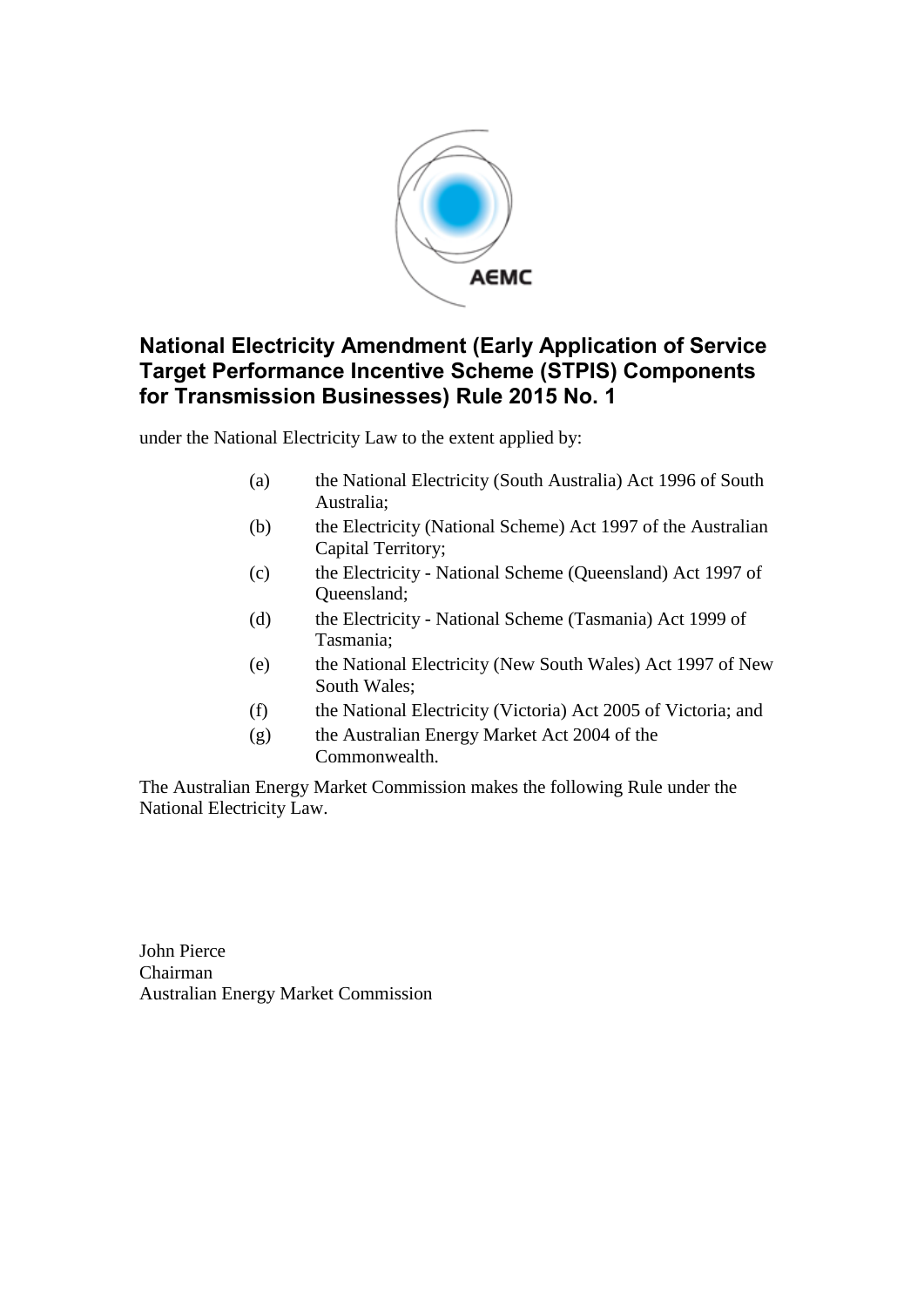# **National Electricity Amendment (Early Application of Service Target Performance Incentive Scheme (STPIS) Components for Transmission Businesses) Rule 2015 No. 1**

# **1 Title of Rule**

This Rule is the *National Electricity Amendment (Early Application of Service Target Performance Incentive Scheme (STPIS) Components for Transmission Businesses) Rule 2015 No.1*.

# **2 Commencement**

This Rule commences operation on 19 February 2015.

# <span id="page-1-0"></span>**3 Amendment of the National Electricity Rules**

The National Electricity Rules are amended as set out in [Schedule 1.](#page-2-0)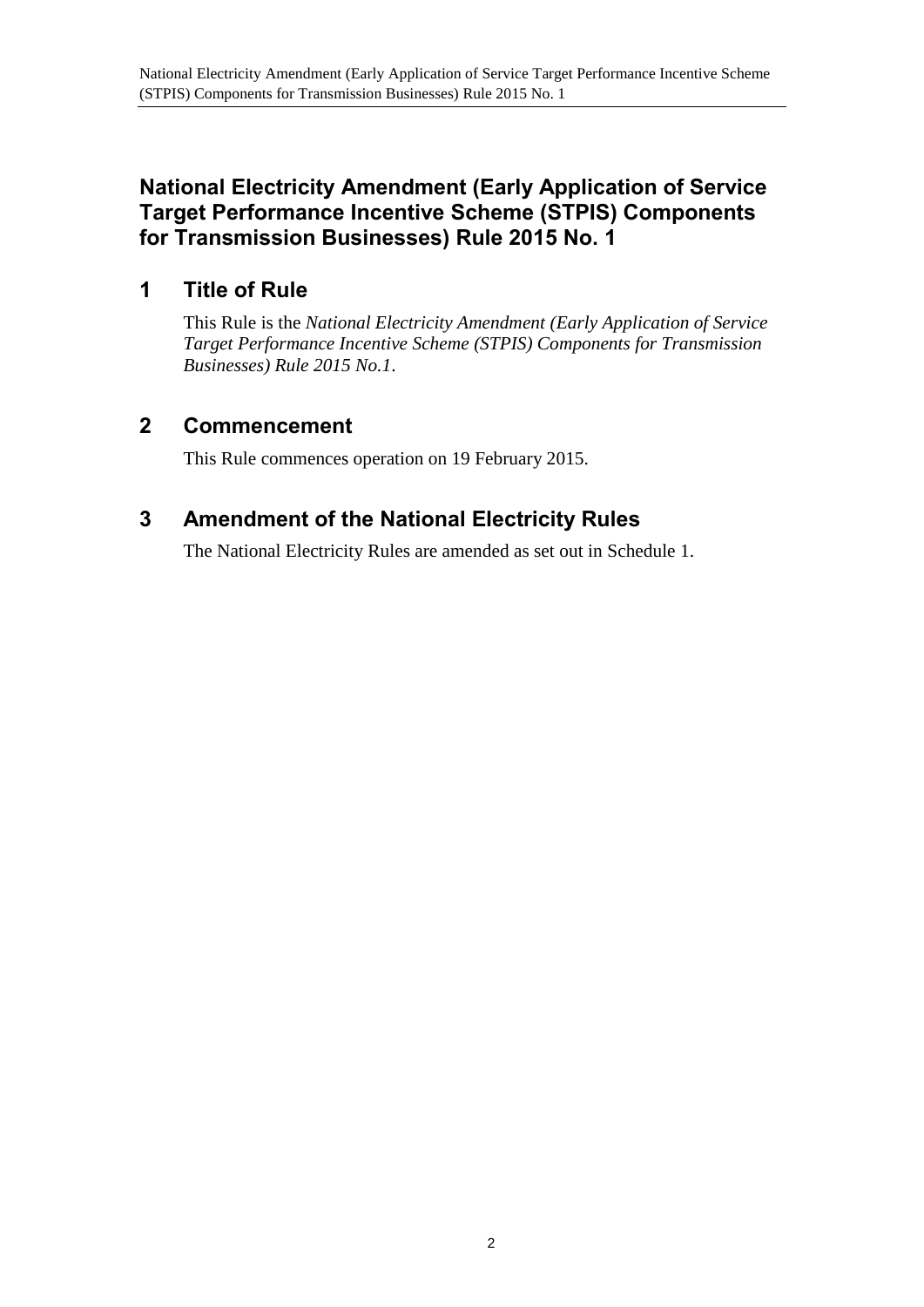National Electricity Amendment (Early Application of Service Target Performance Incentive Scheme (STPIS) Components for Transmission Businesses) Rule 2015 No. 1

# <span id="page-2-0"></span>**Schedule 1 Amendment to the National Electricity Rules**

[\(Clause 3\)](#page-1-0)

# **[1] Chapter 11 Savings and transitional rules**

After rule 11.76, insert:

# **Part ZZE Earlier Application of Network Capability Component (STPIS)**

**11.77 Rules consequent on the making of the National Electricity Amendment (Early Application of Service Target Performance Incentive Scheme (STPIS) Components for Transmission Businesses) Rule 2015**

## **11. 77.1 Definitions**

For the purposes of this rule 11.77:

**Amending Rule** means the National Electricity Amendment (Early Application of Service Target Performance Incentive Scheme (STPIS) Components for Transmission Businesses) Rule 2015.

**commencement date** means the day on which the Amending Rule commences operation.

**current regulatory control period** means, for a *Transmission Network Service Provider*, a *regulatory control period* that commenced before the commencement date and, as at the commencement date, has not ended.

**network capability component** means the network capability component described in the relevant STIPS.

**priority project** has the meaning set out in the glossary of the relevant STPIS.

**proposal** means the proposal described in clause 11.77.3(b).

**relevant STPIS** means version 4.1 of the *service target performance incentive scheme* dated September 2014.

**start date** means the date from which the network capability component will apply to a *Transmission Network Service Provider*.

# **11.77.2 Purpose**

The purpose of this rule 11.77 is to allow a *Transmission Network Service Provider* to apply to the *AER* for the application of the network capability component during its current regulatory control period.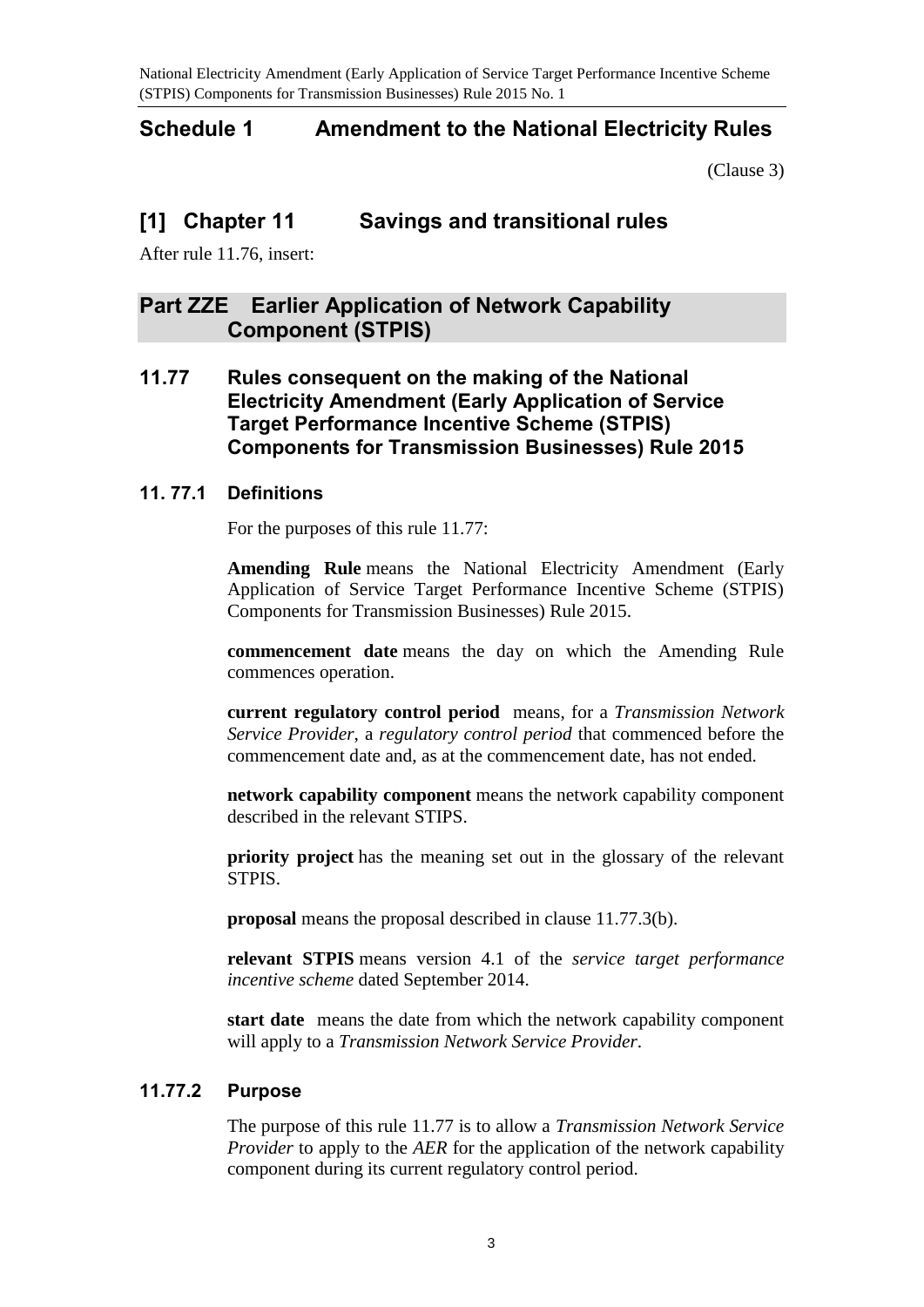## **11.77.3 Earlier application of the network capability component of the service target performance incentive scheme**

(a) The Amending Rule applies to a *Transmission Network Service Provider*, which will be subject to the network capability component during its next *regulatory control period*, for the current regulatory control period.

#### **Submission of proposal**

- (b) If a *Transmission Network Service Provider* wishes the network capability component to apply to it during its current regulatory control period, the *Transmission Network Service Provider* must submit a proposal to the *AER* setting out:
	- (1) the proposed start date for the network capability component, which must be a date no earlier than 60 *business days* after the proposal is submitted;
	- (2) if relevant, information on whether the *Transmission Network Service Provider* could apply the network capability component earlier than the proposed start date;
	- (3) its network capability incentive parameter action plan (NCIPAP) that covers the period from the proposed start date to the end of its current regulatory control period and complies with clause 5.2(b)-(j) and (q) of the relevant STPIS; and
	- (4) a description of how the *Transmission Network Service Provider* has engaged with electricity consumers in relation to its NCIPAP and how the *Transmission Network Service Provider* has sought to address any relevant concerns identified as a result of that engagement.

## **Preliminary examination and determination on compliance with relevant information requirements**

- (c) If the *AER* receives a proposal under paragraph (b), it must:
	- (1) make a determination on whether the proposal complies with the relevant information requirements of the submission guidelines in respect of the relevant STPIS; and
	- (2) notify the *Transmission Network Service Provider* of its determination within 10 *business days* after receiving the proposal.
- (d) A determination referred to in paragraph (c) must be accompanied by written reasons that set out, where applicable: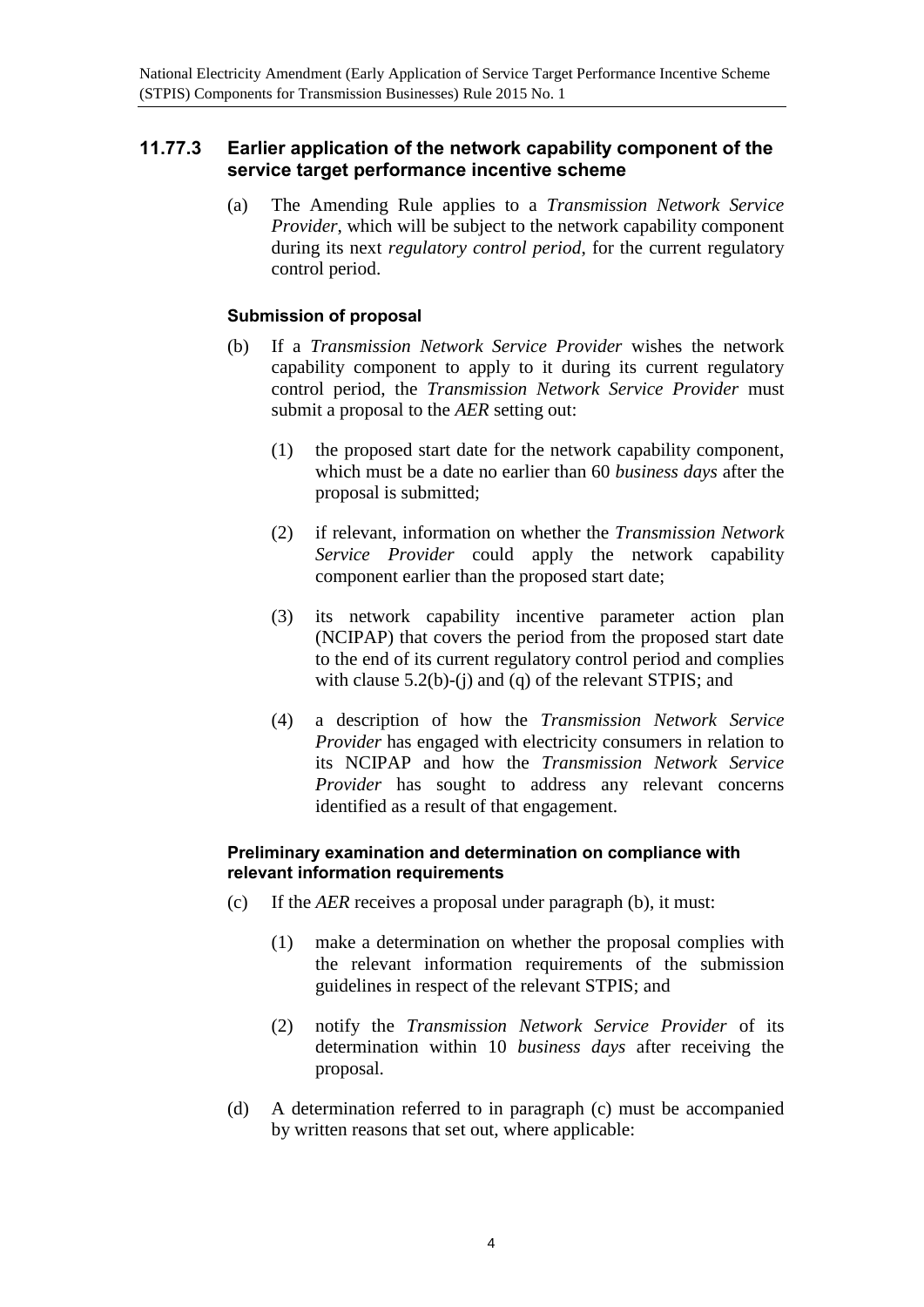- (1) the respects in which the proposal does not comply with the relevant information requirements of the submission guidelines; and
- (2) the requirements that have not been complied with.

## **Revision of proposal**

- (e) If the *AER* notifies a *Transmission Network Service Provider* that its proposal does not comply with the relevant information requirements of the submission guidelines in a determination under paragraph (c), the *Transmission Network Service Provider*:
	- (1) must, within 10 *business days* after receiving that notice, submit a revised proposal in a form that complies with the relevant information requirements identified in that determination; and
	- (2) may only make changes to its proposal under paragraph (b) to address the matters raised in the determination made under paragraph (d).

### **Publication and consultation on proposal**

- (f) The *AER* must, as soon as practicable, *publish*
	- (1) the proposal or any revised proposal, submitted under paragraphs (b) or (e); and
	- (2) an invitation for written submissions from any person on the proposal within a period specified by the *AER*, being a period not less than 20 *business days* from the date of publication of the invitation for submissions.
- (g) Any person may make a written submission to the *AER* on the proposal, within the period specified in the invitation referred to in paragraph (f)(2).

## **Making of final decision**

- (h) In making its final decision, the *AER* must consider the proposal, or any revised proposal, submitted under paragraph (b) or (e), and any written submissions made on the proposal or any revised proposal.
- (i) The *AER* must make its final decision in accordance with paragraphs  $(i) - (n)$ .
- (j) In determining whether to approve a priority project and the ranking of such projects, the *AER* is to apply clauses 5.2(k)-(q) of the relevant STIPS and is to consider any submissions made pursuant to paragraph (f)(2).